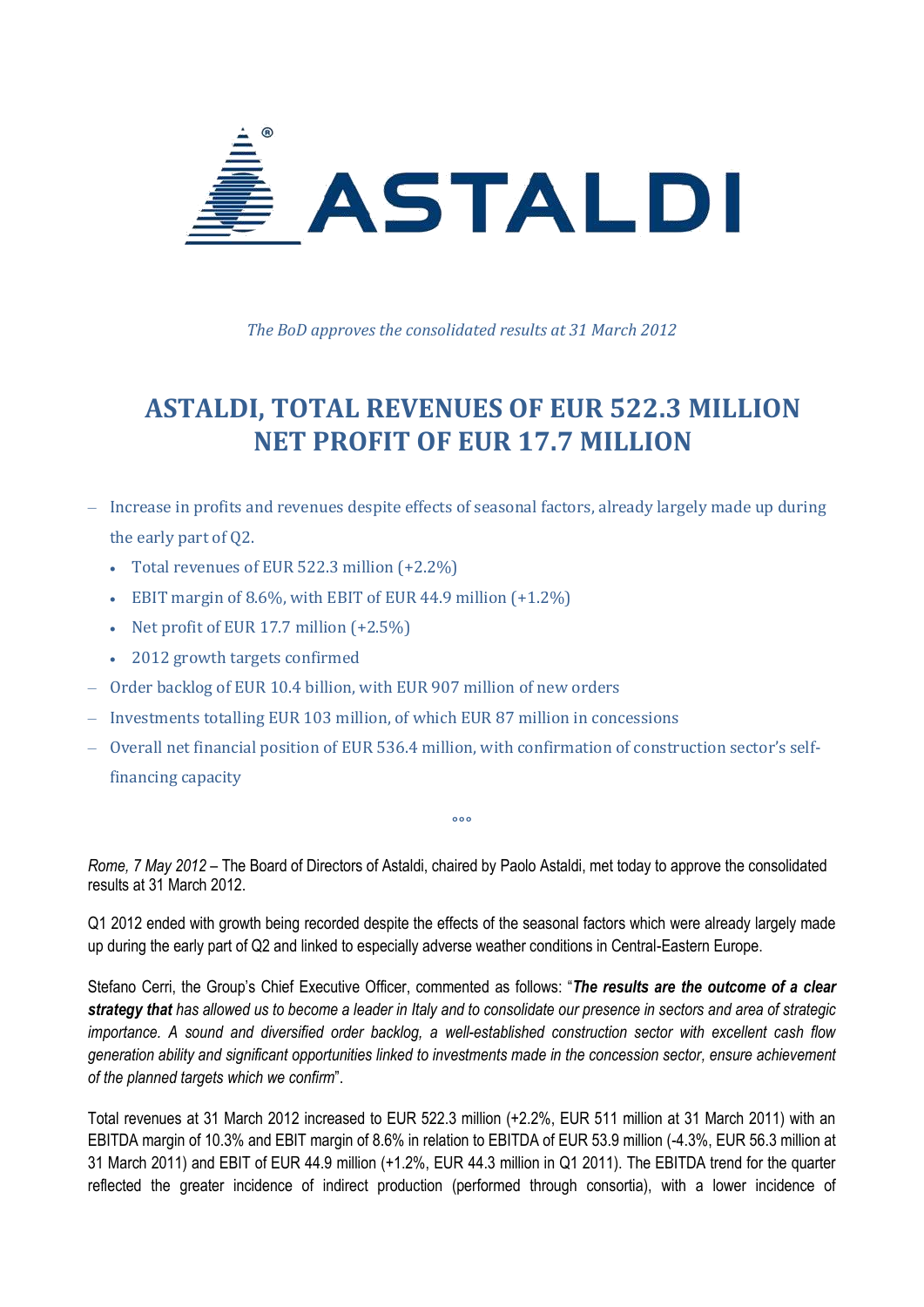amortisation and depreciation. EBT amounted to EUR 28.6 million (+3%, EUR 27.8 million at 31 March 2011). Net profit totalled EUR 17.7 million (+2.5%, EUR 17.3 million at 31 March 2011), with the net margin holding steady at 3.4%.

**The Group's net financial debt, excluding treasury shares, amounted to EUR 536.4 million** (EUR 479.7 million at 31 December 2011). **Investments totalled EUR 103 million, EUR 87 million of which for concessions**. Self-financing generated by the construction sector amounted to EUR 25 million.

## **Order backlog**

The **order backlog totalled EUR 10.4 billion**, with **new orders accounting for EUR 907 million**.

**Construction (70% of the total order backlog) continues to represent the Group's core business**: construction projects amounted to EUR 7.3 billion (EUR 2.9 billion in Italy and EUR 4.4 billion abroad) and consisted in general contracting projects and traditional contracts with a high technological content which, in total, are able to guarantee approximately 4 years of activity.

**Concessions (30% of the total order backlog) increased to** EUR 3.1 billion (EUR 11.9 billion in Italy and EUR 1.2 billion abroad). It must be remembered that the share of the backlog referring to concessions represents the timediscounted value of estimated revenues from individual projects, and that more than 50% of the listed figure of EUR 3.1 billion is guaranteed by minimum fees (availability charges, guaranteed minimum traffic, occupation fees, water rights) that guarantee the return on investments made in this sector to date.

The order backlog continues to provide **balanced diversification as regards geographical areas and sector, with positive consequences for the overall risk-return profile of activities**. Italy continues to play a significant role (46% of total backlog) as well as international projects (54%); transport infrastructures (72%) continue to represent the core business, but the water and energy (15%) and civil and industrial construction (13%) sectors also maintain a strategic value.

Against commercial activities already in progress, EUR 4.4 billion (construction) and EUR 4.9 billion (concessions) still have to be included among the backlog. Said figures refer to projects for which the contracts still have to be drawn up and/or for which funding is pending, or for which the occurrence of events that have temporarily "suspended" performance, is expected. If we are to include said projects, **the order backlog totals EUR 20 billion.**

## *New orders - Construction*

- ‒ *Milan underground - Line 4 (Italy)*: EUR 450 million for relative construction activities linked to the project to construct and subsequently manage the new line, using the concession formula.
- ‒ *Additional projects*: EUR 93 million (Astaldi's stake), to be attributed to railway and motorway transport infrastructures in Italy and abroad.

## *New orders - Concessions*

- ‒ *Milan underground - Line 4 (Italy)*: EUR 200 million for relative management activities linked to the concession for the new underground line.
- ‒ *Milan underground - Line 5, Bignami- Garibaldi Station -San Siro section (Italy)*: EUR 128 million (Astaldi's stake) for the company's purchase of shares held by minority shareholders. Therefore, Astaldi's stake in this project has increased from 31% at the end of 2011 to 38%.
- ‒ *Mestre Hospital (Italy)*: EUR 36 million (Astaldi's stake) for the increase of its equity investment in the concessionaire, Veneta Sanitaria Finanza di Progetto, which it now holds a 34.5% stake in.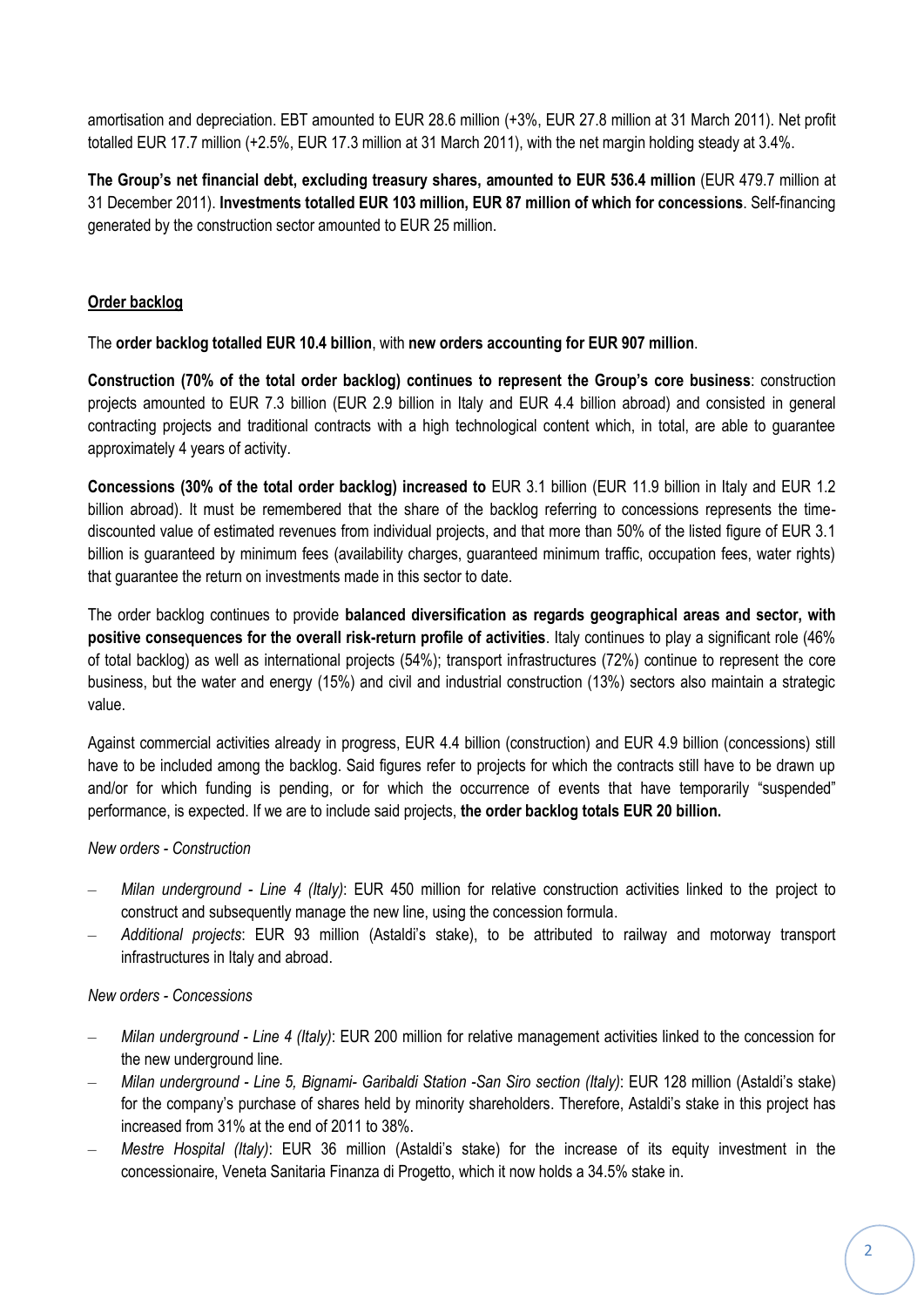## **Economic and operating results at 31 March 2012**

| Main consolidated economic results<br>( <i>EUR</i> /000) | 31 March<br>2012 | $\frac{0}{0}$ | 31 March<br>2011 | $\frac{0}{0}$ | YOY<br>$(\%)$ |
|----------------------------------------------------------|------------------|---------------|------------------|---------------|---------------|
| Total revenues                                           | 522,265          | 100.0%        | 510,959          | 100.0%        | $+2.2%$       |
| <b>EBITDA</b>                                            | 53.942           | 10.3%         | 56,354           | 11.0%         | $(4.3)\%$     |
| <b>EBIT</b>                                              | 44,870           | 8.6%          | 44.319           | 8.7%          | $+1.2%$       |
| <b>EBT</b>                                               | 28,586           | 5.5%          | 27.761           | 5.4%          | $+3.0\%$      |
| Group net profit                                         | 17.744           | 3.4%          | 17.314           | 3.4%          | $+2.5%$       |

**Total revenues increased to EUR 522.3 million** (+2.2%, EUR 511 million at 31 March 2011), 96.6% of which referred to operating revenues and 3.4% to other operating revenues.

The overall revenue structure **confirmed suitable diversification of activities as regards geographical areas and sectors**, a real strategic asset that made it possible to tackle the macroeconomic situation on the one hand, and to absorb the slowdown in activities in Central-Eastern Europe (Poland, Romania and Russia) on the other, that was due to especially adverse weather conditions and that was already largely made up during the early part of Q2.

**Italy accounted for 44.2% of operating revenues**, referring to: (i) good progress made on Maxi-Lots DG-21 and DG-22 of the Jonica National Road, of which respectively 95% and 75% of works have been completed; (ii) the start-up of design activities for Maxi-Lot DG-41 of the Jonica National Road; (iii) progressive performance of the Tuscan Hospitals project, with completion of approximately 70% and 75% respectively of the hospitals in Prato and Pistoia (to be completed by the end of the year) and 55% and 25% respectively of the hospitals in Lucca and Massa; (iv) good progress made on the Police Officers' Academy [Scuola Marescialli] in Florence and Line 5 of the Milan underground; (v) performance as scheduled of railway works in progress and, specifically, the Turin rail junction and Bologna Centrale HS station.

**International projects accounted for 55.8% of operating revenues**, referring to: (i) the intensification of activities to construct Milas-Bodrum Airport in Turkey, for which opening to the public and the start-up of management activities are scheduled for the near future; (ii) progress made on railway works in Algeria, specifically the Saida-Moulay Slissen line, 46% of which has been completed; (iii) progress made on railway works in Poland (Warsaw underground) and start-up of the airport contract in Russia (Pulkovo Airport, St. Petersburg, Russia), even if lower than expected production levels were achieved due to the especially adverse weather conditions during Q1; (iv) positive performance of railway works in Venezuela (Puerto Cabello-La Encrucijada), while still complying with the strategic policy of limiting the Group's operations in this area; (v) a fairly insignificant level of activity in the Middle East where commercial opportunities singled out in the transport infrastructures sector are being examined following the negative results achieved in the oil & gas sector in recent years.

**Transport infrastructures represent the driving force behind the Group's growth and accounted for 84% of operating revenues,** while **hydraulic works and energy production plants accounted for 8% and civil and industrial construction for 8%.**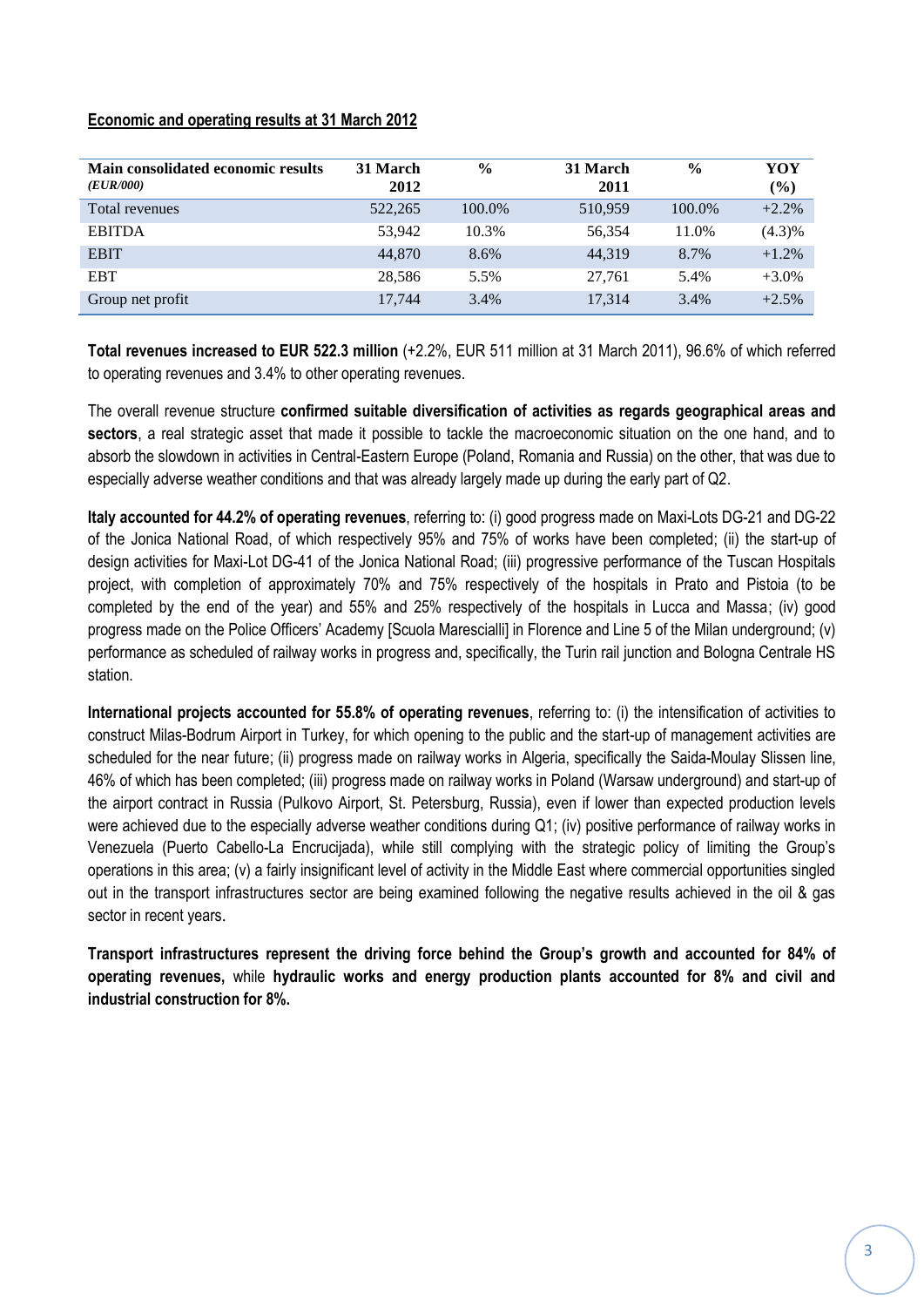*Summary* – Breakdown of operating revenues according to geographical area

| Breakdown of operating revenues according to geographical area |           |       |           |       |
|----------------------------------------------------------------|-----------|-------|-----------|-------|
| (EUR/000,000)                                                  | 31-Mar-12 | %     | 31-Mar-11 | %     |
| Italy                                                          | 223       | 44.2% | 228       | 46.7% |
| <b>International</b>                                           | 282       | 55.8% | 261       | 53.3% |
| Europe                                                         | 155       | 30.7% | 110       | 22.4% |
| America                                                        | 58        | 11.5% | 93        | 19.0% |
| Asia (Middle East)                                             | 18        | 3.5%  | 13        | 2.7%  |
| Africa (Algeria)                                               | 51        | 10.1% | 45        | 9.2%  |
| <b>Total operating revenues</b>                                | 505       | 100%  | 489       | 100%  |

**The cost structure reflected the prevalence of international general contracting initiatives in the backlog**: production costs amounted to EUR 392.8 million (+2.5%, EUR 383.2 million at 31 March 2011) with a largely unvaried incidence on production of 75.2%; personnel costs totalled EUR 68.3 million (+3.7%, EUR 65.9 million at 31 March 2011) with a 13.1% incidence on revenues; **other operating costs had a 1.4% incidence** and amounted to EUR 7.1 million (EUR 5.5 million at 31 March 2011).

EBITDA totalled EUR 53.9 million (EUR 56.3 million at 31 March 2011) with **an EBITDA margin of 10.3%.** The EBITDA trend for the quarter showed the greater incidence of indirect production (performed through consortia) during Q1 which typically results in an increase in EBITDA, made up at EBIT level through a lower incidence of amortisation and depreciation. EBIT totalled EUR 44.9 million (+1.2%, EUR 44.3 million at 31 March 2011), with the **EBIT margin holding steady at 8.6%**.

Financial activities reflected the intensification of commercial activities, especially abroad, but also greater financial exposure linked to the increase in operations. **Net financial charges totalled EUR 18.6 million** (EUR 16.5 million at 31 March 2011). Said figure reflected the consequences of a complex macroeconomic situation, but also took into account the increased volumes of activity, both at an operating level (support for production, performance bonds) and commercial level (bid bonds).

**EBT rose to EUR 28.6 million** (+3%, EUR 27.8 million at 31 March 2011), with a 5.5% incidence on revenues.

EBT includes the contribution from concession activities for  $\epsilon$  3 million accounting for the profitability relating to the Mestre Hospital and Car Park activities and for the first results from the operations in the hydroelectric power plant in Chile.

This resulted in a **2.5% increase in net profit**, amounting to EUR 17.7 million (EUR 17.3 million at 31 March 2011), with an estimated tax rate of approximately 38%.

## **Equity and financial results at 31 March 2012**

| Main consolidated equity and financial results (EUR/000)    | 31-Mar-12 31-Dec-11 31-Mar-11 |                      |                       |
|-------------------------------------------------------------|-------------------------------|----------------------|-----------------------|
| Total net fixed assets                                      | 501,092                       | 471,847              | 439,125               |
| Working capital                                             | 554,138                       | 518,216              | 586,951               |
| Total provisions                                            | (29, 475)                     | (37,085)             | (30, 539)             |
| Net invested capital                                        | 1,025,755                     | 952,979              | 995,537               |
| Net financial payables / receivables                        | (702,981)                     | (623, 651)           | (632, 169)            |
| Receivables arising from concessions                        | 163,559                       | 140.951              | 100,537               |
| Total financial payables / receivables (*)<br><b>Equity</b> | (539, 422)<br>486,333         | (482,701)<br>470,278 | (531, 632)<br>463,905 |

(\*) Figure shown inclusive of treasury shares, equal to approx. EUR 3 million at 31 March 2012 and EUR 3 million at 31 December 2011 and EUR 4 million at 31 March 2011.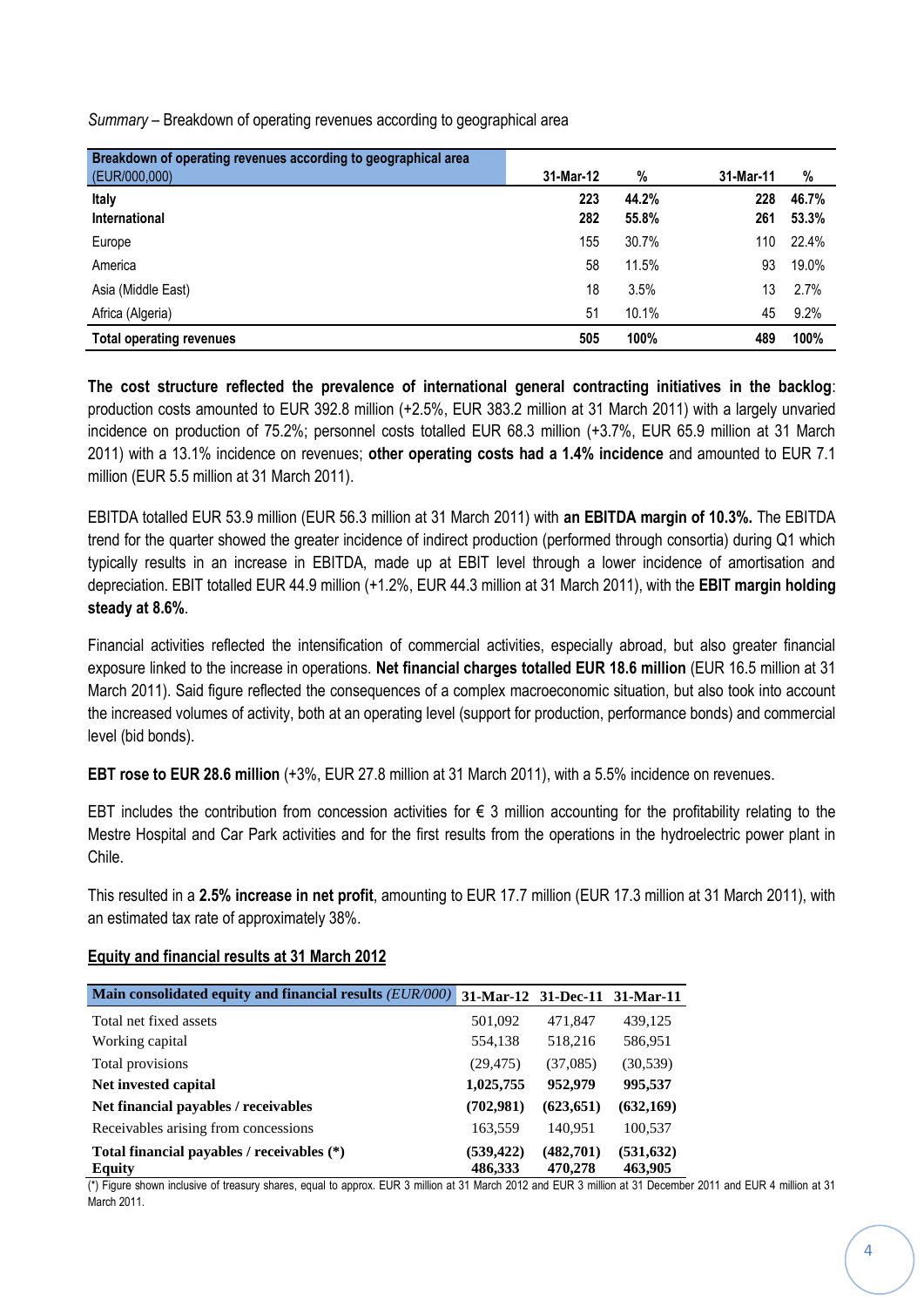The **Group's equity and financial structure on the whole remained balanced and able to support the levels of growth set down** in the Business Plan.

The quarter showed a slight increase in invested capital (approx. EUR 70 million), as typically occurs during the first part of the year. This is due to the spending policy adopted by public bodies operating in the construction sector that generally tend to concentrate payments during the second half of the year. Despite this, the Group continued to show good self-financing capacity which allowed it to go ahead with planned investments in concessions.

**Net fixed assets totalled EUR 501.1 million** (EUR 471.8 million at 31 December 2011), mainly due to the increase in "intangible fixed assets" as a result of entry of the Milas-Bodrum Airport contract in accordance with IFRIC-12.

**Working capital increased to EUR 554.1 million** (EUR 518.2 million at 31 December 2011). The increase in this balance sheet item during the quarter was due to the combined effect of two opposite trends: on the one hand, the order backlog structure with its major incidence of contracts with lump-sum payments (as opposed to % completion-based payments) led to an increase in contracts in progress; on the other, there was a clear drop in receivables as a result of sums collected. Lastly, it must be remembered that contract advances refer exclusively to items regarding foreign contracts insofar as no down payments are envisaged for projects in progress in Italy, and Poland as regards foreign projects.

On the whole**, the quarter's trend generated net invested capital of EUR 1,025.8 million** (EUR 953 million at 31 December 2011).

**Equity increased to EUR 486.3 million** (EUR 470.3 million at 31 December 2011) thanks to the quarterly result, and suspended economic items entered in the comprehensive income statement.

#### *Investments*

**Technical investments during the quarter amounted to EUR 14.4 million (2.75% of total revenues)** and mainly referred to the support given to projects in progress in Algeria, Chile, Oman and Peru. The figure was in line with business plan forecasts and, taking into account the production levels recorded during Q1, confirmed the Group's ability to optimise already available technical resources.

Concession investments during the quarter totalled EUR 87 million and referred mainly to Turkey (Milas-Bodrum Airport, Gebze-Izmir motorway). At the draft date of this Interim Report on Operations, concession investments (in other words, Astaldi's shares of equity or semi-equity paid into management companies related to the individual projects in progress, as well as the relative working capital) total EUR 452 million, of which EUR 164 million related to receivables arising from concessions – to be taken as shares of investment covered by guaranteed cash flow – as explained in detail in IFRIC-12.

#### *Consolidated net financial position*

**Total net financial debt amounted to EUR 536.4 million**, excluding treasury shares and receivables rights arising from concessions (EUR 479.6 million at 31 December 2011).

The figure recorded was in line with management forecasts and reflected the seasonal factor typical of the first part of the year, linked to public body spending policies, as well as the level of investments made in the concessions sector. The level of debt will start to improve progressively as from the second half of the year.

The debt/equity ratio – which compares the level of debt against equity, net of treasury shares - stood at 1.1x. At the same date, the corporate debt/equity ratio, which excludes the share of debt related to concessions insofar as with no recourse or self-liquidating, amounted to 0.6x.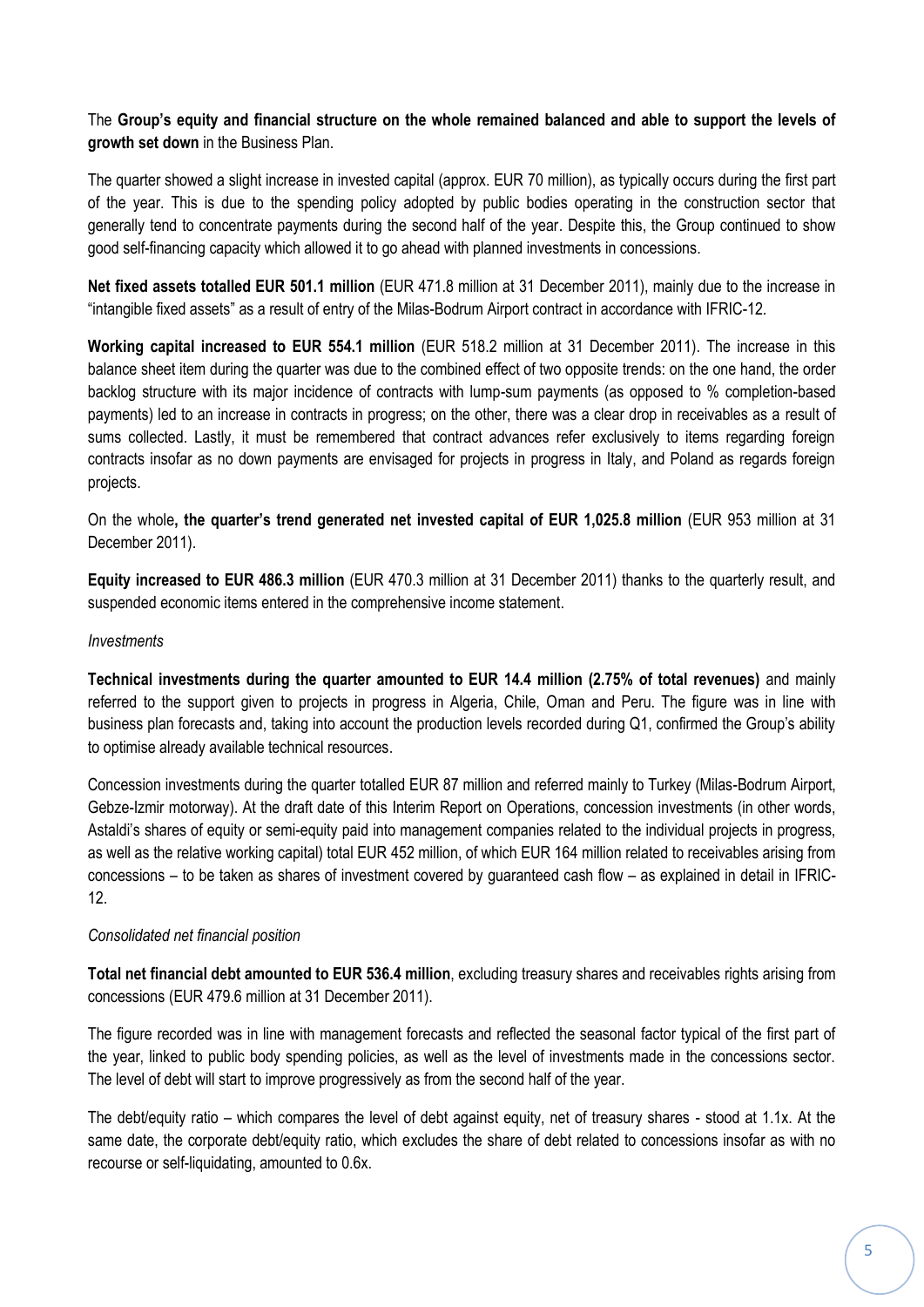### *Table –* Breakdown of net financial debt

|                                     | 31/03/2012 | 31/12/2011 | 31/03/2011 |
|-------------------------------------|------------|------------|------------|
| Cash and cash equivalents           | 457,448    | 458,099    | 352,972    |
| Current financial receivables       | 16,492     | 3,746      | 23,033     |
| Current financial debt              | (520,099)  | (443, 460) | (448, 408) |
| Net current financial debt          | (46,160)   | 18,385     | (72, 402)  |
| Non-current financial debt          | (690, 156) | (654, 199) | (571,691)  |
| Net financial debt                  | (736, 316) | (635, 814) | (644,093)  |
| Non-current financial receivables   | 196,894    | 153,114    | 112,460    |
| <b>Total financial debt</b>         | (539, 422) | (482,701)  | (531, 632) |
| Treasury shares on hand             | 2,975      | 3,005      | 3,996      |
| <b>Total net financial position</b> | (536, 447) | (479, 695) | (527, 636) |
| of which for concession projects    | (236.254)  | (229.124)  | (91, 969)  |

### **Subsequent events**

Astaldi Concessioni has signed an agreement with other private shareholders in A4 Holding, the company that owns 100% of the capital of the concessionaire for the A4 Brescia-Padua motorway in the north-east of Italy (known as "Autostrada Serenissima"). The agreement is aimed at bringing together the shares in A4 Holding into a single special purpose vehicle which, upon completion of the operation, will hold the absolute majority in A4 Holding, assisting with the re-focusing of activities and further development of the motorway concessions sector. In this regard, Astaldi Concessioni exercised its right of pre-emption of shares in the company put up for sale by the Municipalities of Padua and Vicenza, for a total of approximately EUR 64 million – with a subsequent increase in its stake in A4 Holding from 9.12% to 14.96%. Taking into account the contribution from shareholders, Astaldi Group's financial undertaking for this operation amounted to EUR 19 million.

In April, a law was approved in Turkey which makes local legislation suitable for promoting project finance initiatives. This new legislation will encourage the use of structured finance instruments and, hence, it is felt it could result in intensification of the performance of concessions projects currently being carried out by Astaldi Group in this area, such as the Gebze-Izmir motorway. As regards said project, the possibility of signature by the end of July of an OTP (order to proceed) with the customer, in order to start-up a first part of the works, is not to be excluded.

The General Meeting of Shareholders of Astaldi and the Extraordinary Meeting of Shareholders, which met on 24 April 2012, approved the distribution of an increased dividend of EUR 0.17, and resolved to reduce the number of members of the Board of Directors to 12 following the stepping down from the office of company director of Piero Gnudi, appointed Minister of the Republic of the Italian Government. A new Board of Auditors was also appointed which will remain in office until the date of the General Meeting called to approve the Financial Statements for the year ending 31 December 2014.

#### **Foreseeable development of operations**

As regards the coming months, a trend in operations, commercial activities and estimated growth, in line with business plan forecasts can be confirmed.

In the medium-term, the Group's activities will be focused on **achieving important milestones in Italy and abroad**: completion in the near future of the Istanbul underground and the Milas-Bodrum Airport in Turkey; entry into operation of the Zara-Bignami operational lot of Line 5 of the Milan underground; and completion within the year of hospitals in Prato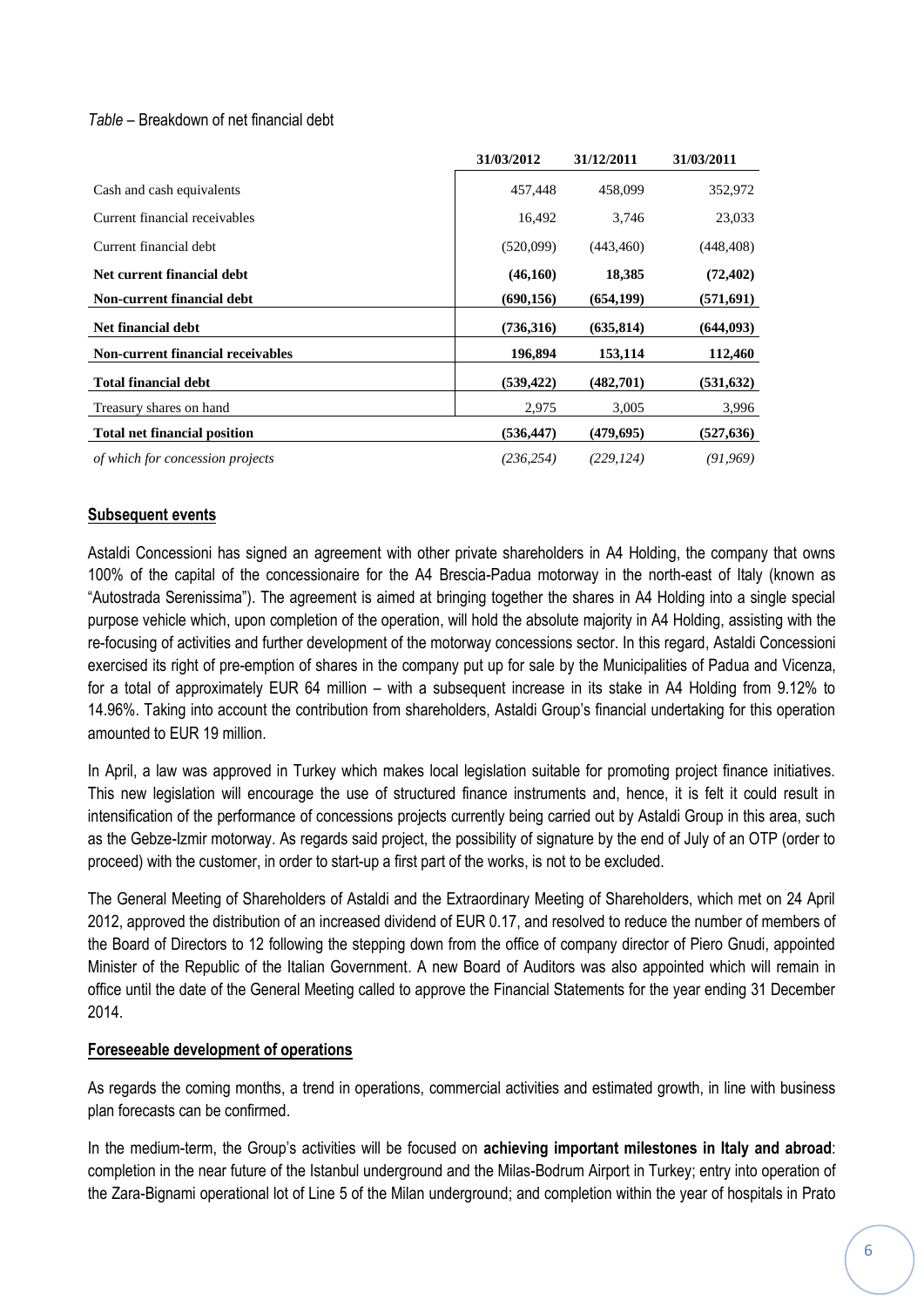and Pistoia in Italy. Moreover, a significant contribution from additional projects in progress in Italy, Central-Eastern Europe, Algeria and Latin America (transport infrastructures, hydroelectric plants) can also be confirmed. While, as regards Italy, activity will focus on the start-up of Line 4 of the Milan underground and Lot DG-41 of the Jonica National Road.

As from 2012, **the concession sector will make a more significant contribution to the Group's results**. Indeed, the start-up of management activities for the Milas-Bodrum Airport in Turkey is scheduled during the year, along with consolidation of the revenues from management of the Chacayes hydroelectric plant in Chile.

On the whole, **additional projects that can be included among the Group's potential backlog will start to make a contribution**, in other words (i) the project finance initiative for the link road from Ancona Port to the surrounding motorway network for which Astaldi is already the sponsor and final awarding is pending, (ii) the concession for Etlik hospital in Ankara for which financial closing is pending and preliminary activities prior to the commencement of works have been started up; (iii) the equity investment in the company acting as sponsor in the procedure to award the concession to construct and subsequently manage the Nogara-Mare motorway, the outcome of which is expected by the end of the year. While as regards the Gebze-Izmir motorway, the following must be noted: (i) at an operating level, the aforementioned possibility of signing by the end of July of an OTP (Order to Proceed) with the customer in order to start up a first part of the works; (ii) at a financial level, the continuation of activities related to financial closing which, given the scale of the works and in order to facilitate construction, will be managed in two separate and consecutive phases; the first of these, related to the most remunerative part of the project (3 kilometres of cable-stayed bridge) is scheduled to be finalised by the end of 2012.

The new Business Plan will be based on **increased use of project finance and private funding, intensification of commercial activities in foreign countries where traditionally present** (Latin America, Central-Eastern Europe, the Maghreb), more marked **repositioning of activities in the transport infrastructures sector in the Middle East, focusing on commercial opportunities in recently joined markets** (Canada and Peru), as well as in new sector complementary to those where Astaldi already operates, such as the mining sector in Latin America. On the whole, construction will continue to represent the Group's core business, but efforts will also focus on synergies with the concession (Astaldi Concessioni) and systems engineering (nBI, Sartori Tecnologie Industriali) sectors. The Group's strategy will be implemented, ensuring the **utmost control** of the Group's **invested capital and financial structure**, including in order to promote **more marked generation of cash flow by the construction sector which will be used for the benefit of the concession sector**. Cash flow generated by the construction sector will mostly serve to provide the financial resources needed to develop concession activities. Activities will also be performed in accordance with a policy of diversifying sources and markets of financing.

Approval and presentation to the financial community of the Plan, which will be in keeping with the previous plan by outlining the path of further growth and trengthening of the Group, is scheduled in the coming months.

°°°

*The Executive appointed to corporate accounts, Paolo Citterio, Astaldi's General Manager – Administration and Finance, hereby declares, pursuant to paragraph 2 of Art. 154-bis of the Finance Consolidation Act that the accounting information contained herein tallies with accounting documents, ledgers and account entries.*

*ASTALDI GROUP is the leading General Contractor in Italy, working in the design, construction and management of public infrastructures and large-scale civil engineering works. It has been listed on the Italian Stock Exchange since 2002 and holds 93rd position in ENR's 2011 list of Top Global Contractors.*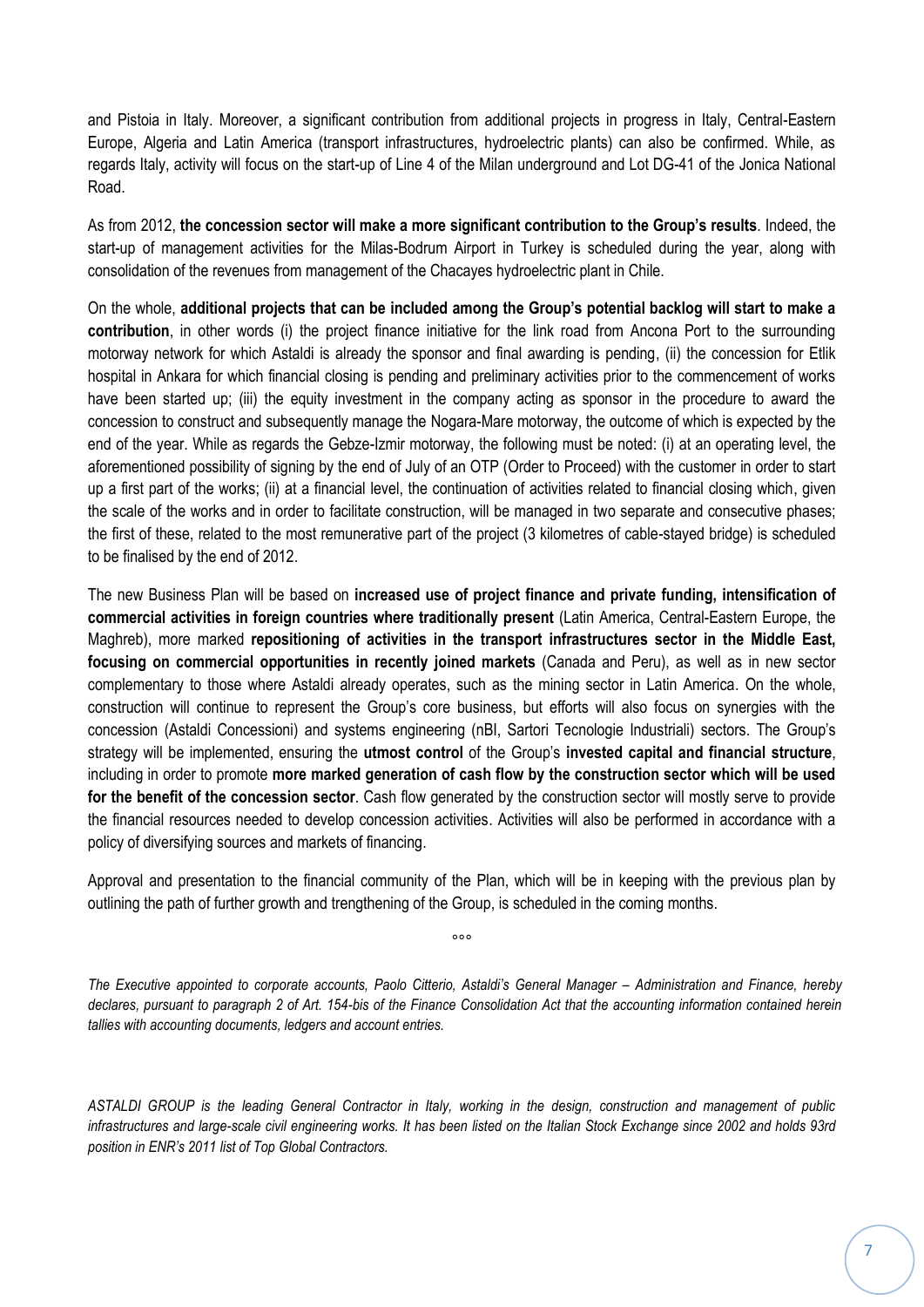*ASTALDI GROUP ended 2011 with an order backlog of over EUR 10 billion, a turnover of EUR 2.4 billion, EBITDA of EUR 259.4 million, EBIT of EUR 200.7 million and net profit of EUR 71.2 million; net financial debt for the year, excluding treasury shares, amounted to EUR 479.7 million.* 

*At the current time, it avails itself of the services of over 9,100 employees working in 25 countries worldwide: Italy, Algeria, Chile, Poland, Romania, Turkey, USA and Venezuela, are the markets where traditionally active; interesting activities are in progress in Saudi Arabia, Bolivia, Canada, Costa Rica, El Salvador, United Arab Emirates, Honduras, Nicaragua, Oman, Peru, Russia and Qatar.*

*For more information:*

Tel. 06/41766389 Tel. 06/48905000 *Alessandra Onorati Giancarlo Frè Torelli* Head of External Relations and Investor Relations *Andrea Lijoi* [a.onorati@astaldi.com](mailto:a.onorati@astaldi.com) -- www.astaldi.com

#### *Astaldi S.p.A. PMS Corporate Communications*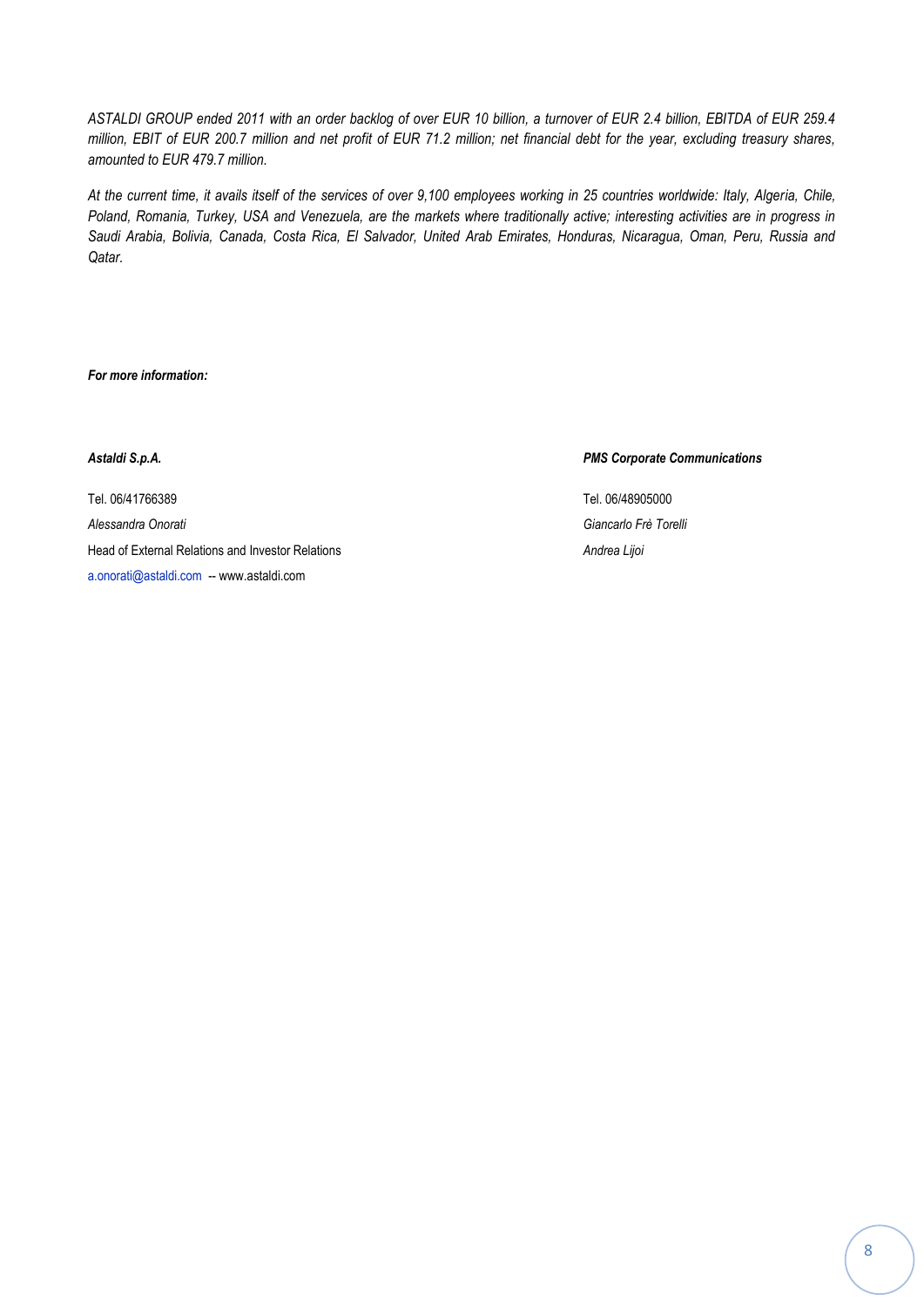## **Attachments**

## **Reclassified consolidated income statement**

| (EUR/000)                                                         | 31/03/2012 %      |             | 31/03/2011 %       |             |
|-------------------------------------------------------------------|-------------------|-------------|--------------------|-------------|
| Revenues                                                          | 504,512 96.6%     |             | 489,385 95.8%      |             |
| Other operating revenues                                          | 17,753 3.4%       |             | 21,574 4.2%        |             |
| <b>Total revenues</b>                                             | 522,265 100.0%    |             | 510,959 100.0%     |             |
| Cost of production                                                | (392,833) -75.2%  |             | (383,200) -75.0%   |             |
| <b>Added value</b>                                                | 129,431 24.8%     |             | 127,760 25.0%      |             |
| Personnel costs                                                   | $(68,343)$ -13.1% |             | $(65, 912)$ -12.9% |             |
| Other operating costs                                             | $(7, 147) -1.4%$  |             | $(5,493)$ -1.1%    |             |
| <b>EBITDA</b>                                                     | 53,942 10.3%      |             | 56,354 11.0%       |             |
| Amortisation and depreciation                                     | $(9,973)$ -1.9%   |             | $(12,265) -2.4%$   |             |
| Provisions                                                        |                   | $(31)$ 0.0% |                    | $(9) 0.0\%$ |
| Write-down                                                        |                   | $(94)$ 0.0% |                    | 0.0%        |
| (Capitalisation of internal costs)                                | 1,026 0.2%        |             |                    | 239 0.0%    |
| <b>EBIT</b>                                                       | 44,870 8.6%       |             | 44,319 8.7%        |             |
| Net financial income and charges                                  | $(18,640)$ -3.6%  |             | $(16, 517) -3.2%$  |             |
| Effects of valuation of equity<br>investments using equity method | 2,355 0.5%        |             |                    | $(40)$ 0.0% |
| Pre-tax profit (loss)                                             | 28,586 5.5%       |             | 27,761 5.4%        |             |
| <b>Taxes</b>                                                      | $(10, 819) -2.1%$ |             | $(10,549) -2.1%$   |             |
| Profit (loss) for the year                                        | 17,767 3.4%       |             | 17,212 3.4%        |             |
| Minority (profit)/ loss                                           |                   | $(23)$ 0.0% |                    | 102 0.0%    |
| Group net profit                                                  | 17,744 3.4%       |             | 17,314 3.4%        |             |